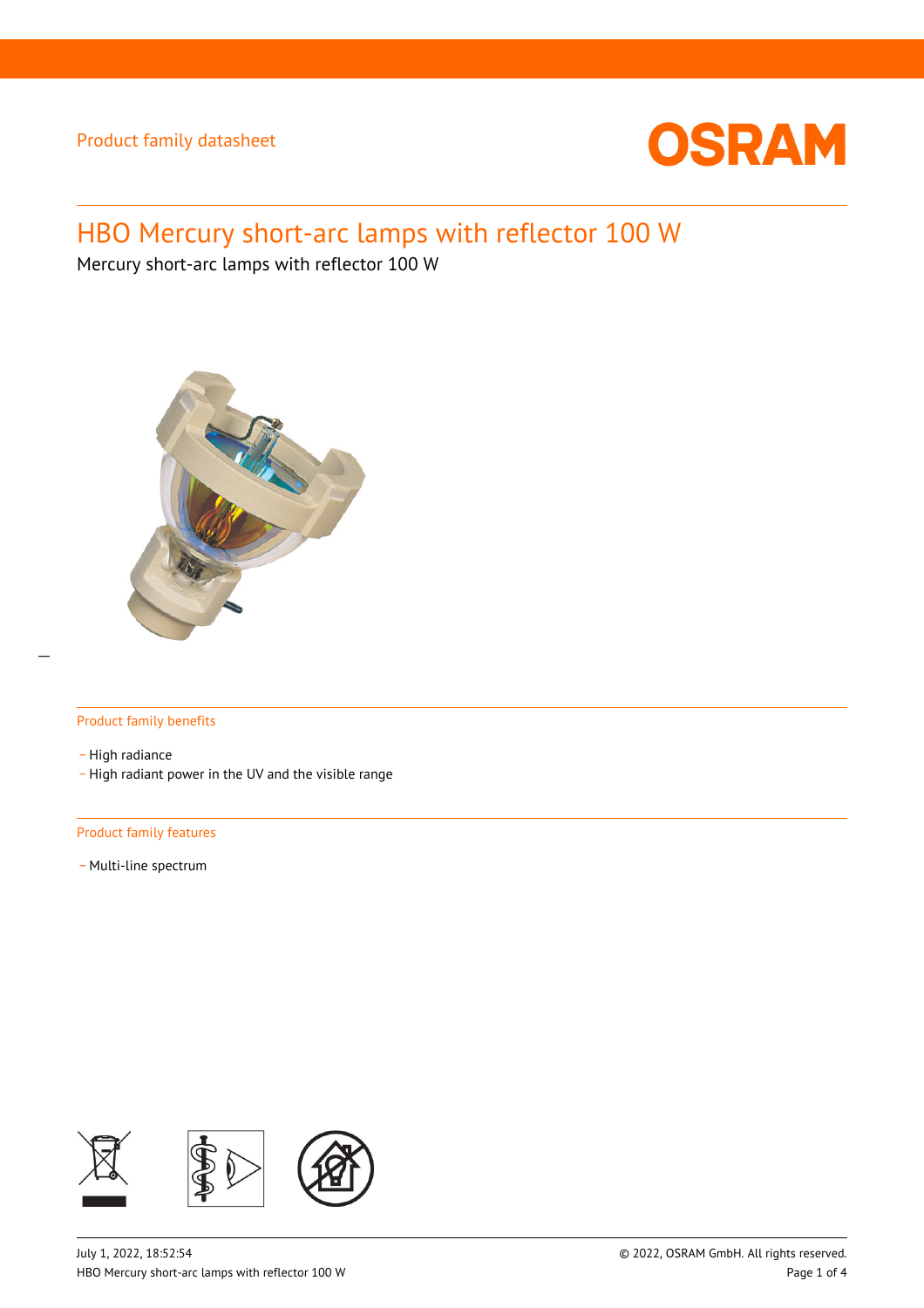

330872\_HBO R 103W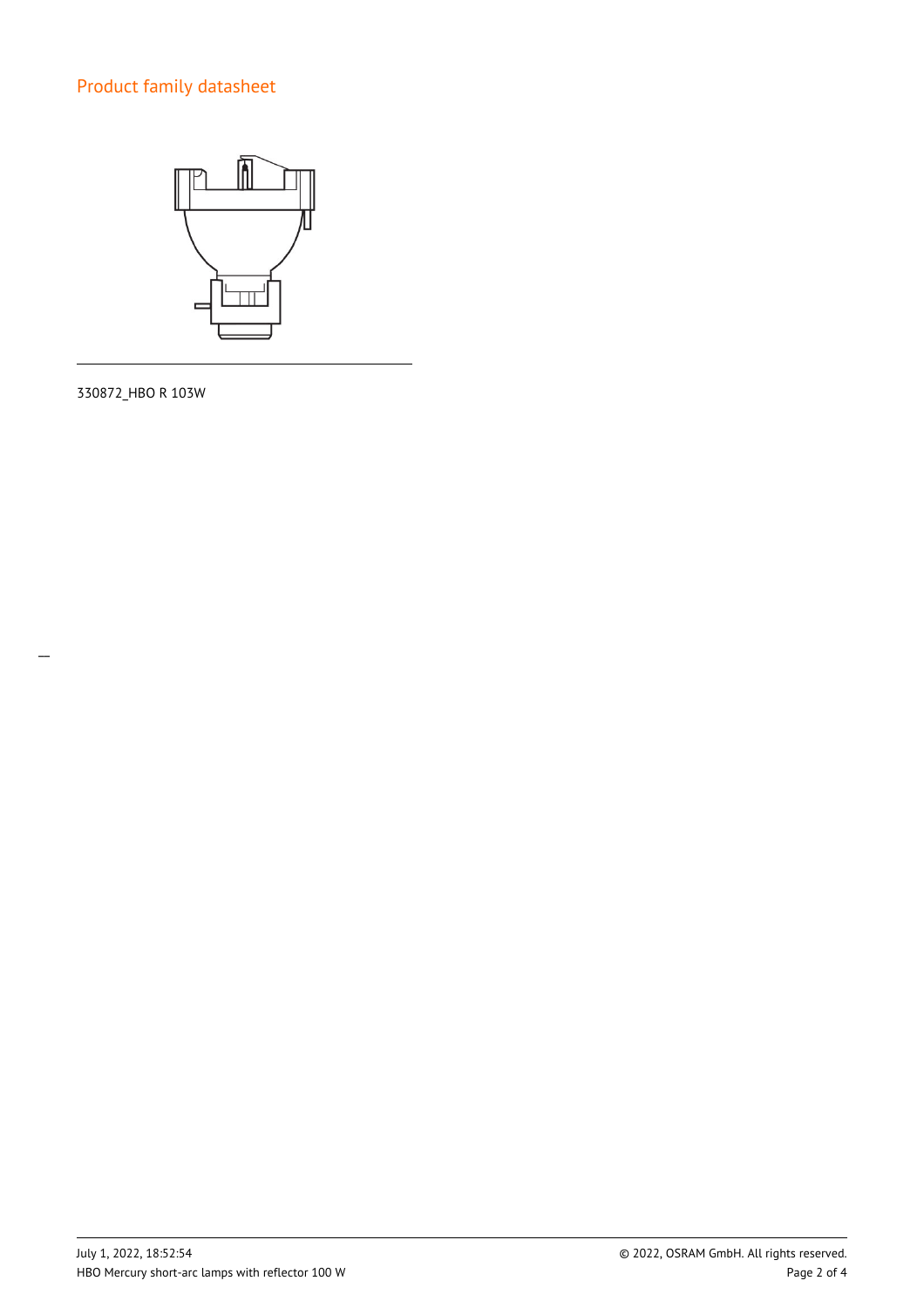### Technical data

|                            | Electrical data    |                  |                           | <b>Photometrical data</b>                | Light<br>technica<br>l data | <b>Dimensions</b><br>& weight |
|----------------------------|--------------------|------------------|---------------------------|------------------------------------------|-----------------------------|-------------------------------|
| <b>Product description</b> | Type of<br>current | Rated<br>wattage | <b>Nominal</b><br>wattage | <b>Radiated power</b><br>315400 nm (UVA) | <b>Focal</b><br>length      | <b>Diameter</b>               |
| HBO R 103 W/45             | DC                 | 100.00 W         | 100.00 W                  | $3.8 / 5.0 W^{1}$                        | $45.0 \text{ mm}$           | 68.0 mm                       |

|                            |                                                   | Lifespan                                                                                                     | <b>Additional product data</b>       |                                             |                                                  |                                      |
|----------------------------|---------------------------------------------------|--------------------------------------------------------------------------------------------------------------|--------------------------------------|---------------------------------------------|--------------------------------------------------|--------------------------------------|
| <b>Product description</b> | Length with base<br>excl. base<br>pins/connection | Lifespan                                                                                                     | Base anode (standard<br>designation) |                                             | <b>Base cathode</b><br>(standard<br>designation) |                                      |
| HBO R 103 W/45             | 77.00 mm                                          | 300 h                                                                                                        | Pin                                  |                                             | Pin                                              |                                      |
|                            | <b>Capabilities</b>                               | <b>Environmental information</b><br>Information according Art. 33 of EU Regulation (EC) 1907/2006<br>(REACh) |                                      |                                             |                                                  |                                      |
| <b>Product description</b> | <b>Burning position</b>                           | Date of Declaration                                                                                          |                                      | <b>Primary Article</b><br><b>Identifier</b> |                                                  | <b>Candidate List</b><br>Substance 1 |
| HBO R 103 W/45             | p20                                               | $01 - 01 - 2022$                                                                                             |                                      | 4050300405957                               |                                                  | Lead                                 |

| <b>Product description</b> | CAS No. of substance | <b>Safe Use Instruction</b>                                                                                       | Declaration No. in<br><b>SCIP database</b> |
|----------------------------|----------------------|-------------------------------------------------------------------------------------------------------------------|--------------------------------------------|
| HBO R 103 W/45             | 7439-92-1            | The identification of<br>the Candidate List<br>substance is<br>sufficient to allow<br>safe use of the<br>article. | -cce3d02b-c5cd-4be4<br>8e72-a79d159780b6   |

1) Aperture 3 mm round

 $\overline{a}$